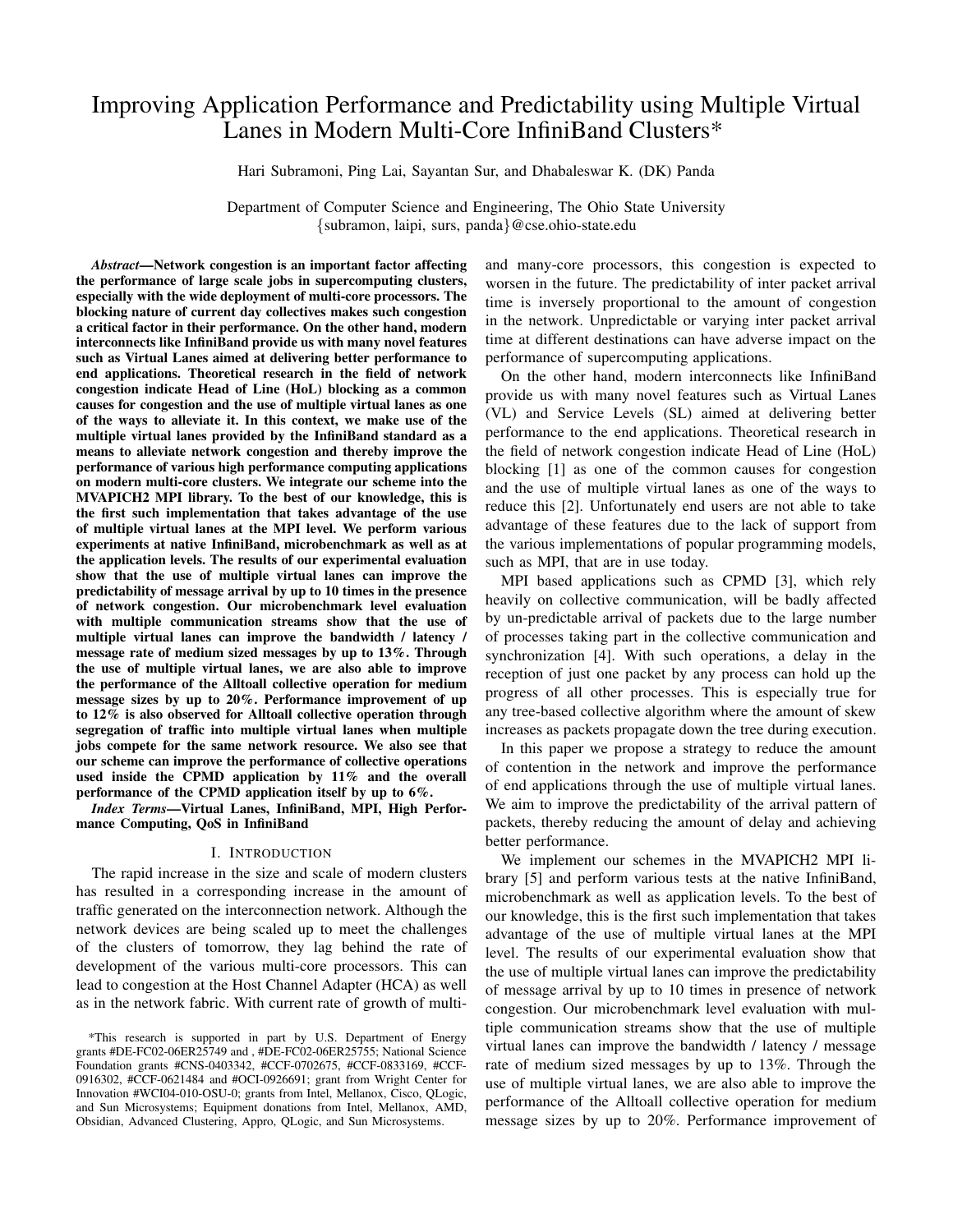up to 12% is also observed through segregation of traffic into multiple virtual lanes when multiple jobs compete for the same network resource. We also see that our scheme can improve the performance of collective operations used inside the CPMD application by 11% and the overall performance of the CPMD application itself by up to 6%.

The rest of the paper is organized as follows. Section II presents the motivation for our work. In Section III we give a brief overview of InfiniBand, MPI, and other technologies used in this paper. Section IV explains the design methodology we followed. Our experimental results and analysis are described in Section V. Section VI gives an overview of the related work. Finally we summarize our conclusions and possible future work in Section VII.

#### II. MOTIVATION

Modern HPC systems like TACC Ranger [6] has many thousands of jobs executing on it at any given point in time. A large number of these are multi-node jobs, requiring the use of the networking infrastructure. In such a scenario, it is common for multiple processes to share the same physical link for communication. Figure 1 gives a graphical representation of the routes taken by a subset of jobs on TACC Ranger on a given day. The lines represent the SDR (8 Gbps) physical link between the various components of the system. Green dots are Network Elements (NEMS), black dots are line card switches and red dots are fabric card switches. The various ovals represent the compute nodes with their logical identifiers specified inside the oval. The line thickness and dot size is proportional to the number of routes passing through that link or switch. We also use the color of the lines to represent the number of links going through it. Table I provides the mapping of line colors to the number of routes passing through it. As we can see, many links have multiple routes going through them (as indicated by the thickness of the line). Such sharing of physical links can lead to the degradation in performance of the individual applications using the links.

TABLE I MAPPING OF LINE COLOR TO NUMBER OF LINKS

| Color        | Number of Links |
|--------------|-----------------|
| <b>Black</b> |                 |
| <b>Blue</b>  | 2               |
| Red          |                 |
| Orange       | 5 - 8           |
| Green        |                 |

In this context, we use the native InfiniBand (verbs) level ping pong benchmark [7] to quantify the performance degradation that may occur if multiple processes use the same HCA / link for communication. We measure the time elapsed between two consecutive network level send / receive operations (i.e., inter packet arrival time) at the sender / receiver side respectively and plot the frequency distribution curve of the elapsed time in each case. In an ideal scenario, the pattern for such a frequency distribution would be a sharp Gaussian curve [8] with peak occurring around the latency value reported by the verbs level test for that message size. There would also be



Fig. 1. Routing Diagram of Various Flows on TACC Ranger (Courtesy TACC)

very few values (referred to as *outliers*) that lie far away from the peak. As the number of processes using the system increases, we will see increasingly higher number of *outliers* in the frequency distribution curve. This lack of predictability in the arrival times of packets will show up as increased execution time at the application level. We do not expect the same lack of predictability to affect the results of various benchmarking suites like IMB [9] and OMB [10] due to the large number of repetitions performed.

The verbs level tests were done on a pair of Intel Nehalem E5530 nodes equipped with Mellanox QDR HCA's and PCI-Ex Gen2 interfaces. The two machines were connected through a Mellanox QDR InfiniBand switch. Intel Nehalems have eight cores so one to eight pairs of communication can be performed. As the patterns for the elapsed time between two consecutive send operations (inter packet transmission time) and receive operations (inter packet arrival time) were similar, we only show the frequency distribution graphs for the inter packet arrival time in this paper. Figures 2 (a) and (b) show the pattern of inter packet arrival for 99.999% of 50,000 packets of size 1 MB for one and eight pairs of communicating processes, respectively. As we can clearly see the arrival pattern is much sharper with just one communicating thread than with eight. Such widely dispersed arrival patterns will be more common as the core counts of the systems increase. Although this test was performed for packets of size 1 MB, the patterns observed for other message sizes were similar.

#### III. BACKGROUND

In this section we give the necessary background on Infini-Band and the latest QoS support for improving performance.

# *A. Overview of InfiniBand Architectural Support*

InfiniBand Architecture (IBA) [11] defines a switched network fabric for interconnecting processing nodes and I/O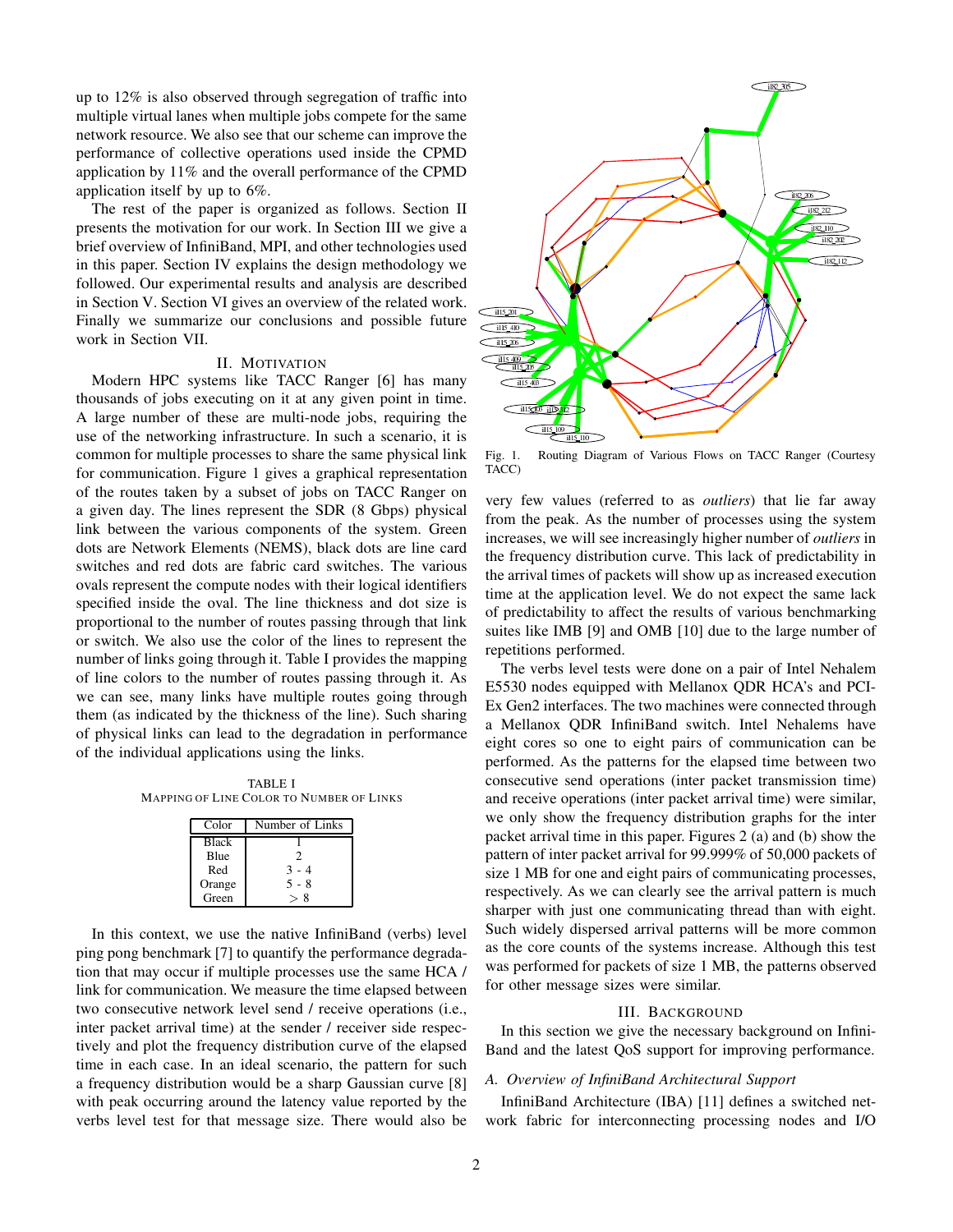

Fig. 2. Distribution of Inter Transmission Time of 99.999% of Packets for (a) One Pair of Processes and, (b) Eight Pairs of Processes

nodes using a queue-based model. A Queue Pair (QP) consists of a send queue and a receive queue. The send queue contains instructions for transmitting data and the receive queue contains the instructions describing where the receive buffer is. At the low level, InfiniBand supports different transport services including Reliable Connection (**RC**) and Unreliable Datagram (**UD**).

IBA supports QoS at two levels, using Service Level (SL) at switch level and Traffic Class (TClass) at router level. SL is a field in the Local Route Header (LRH) of a packet. The QoS mechanism in IBA consists of three architectural components: Virtual Lane (VL), Virtual Lane arbitration and link level flow control. Although the IBA specifies that each port must have a minimum of two and a maximum of 16 virtual lanes, most current day HCA implementations (including the one used in this paper) only offer upto a maximum of 8 virtual lanes. Depending on the type of implementation, each virtual lane can have different transmitting and receiving buffers.

Every network element in the subnet maintains a Service Level to Virtual Lane (SL2VL) mapping table that specifies to which virtual lane packets belonging to a service level should be sent out. It also has a virtual lane arbitration (VLArb) table which defines two strict priority levels - low priority and high priority. The table containing the high priority entries is processed before the one containing the low priority entries. In each priority level, it defines a weighted round-robin scheme of arbitration between the virtual lanes. It indicates the number of data units that can be sent out through a virtual lane before yielding to the next one. These two tables together ensure that each packet will be forwarded according to its agreed upon service level (priority) across the entire network. Note that it is also possible to put a cap on the number of data units that can be sent by all the high priority entries combined before yielding to the low priority entries. This ensures that the applications using the low priority queues are not starved. Finally, link-level flow control protects the QoS on each virtual lane by preventing it from being affected by the traffic on other virtual lanes. At router level, TClass performs functions similar to those of the SL and helps support QoS in a similar way as described above.

All QoS architectural parameters are configured by the InfiniBand subnet manager. We use the popular open source implementation of the InfiniBand subnet manager - OpenSM [12].

**ConnectX:** ConnectX [13] is the fourth generation Infini-Band Host Channel Adapter (HCA) from Mellanox Technologies. It has two ports, with 8 virtual lanes for each. It provides fine-grained end-to-end QoS and congestion control with the latest drivers. Each port can be independently configured to be used either as InfiniBand or 10 Gigabit Ethernet. Recently, it also added the scalable connection solution XRC [14].

## *B. MPI*

Message Passing Interface (MPI) [15] is one of the most popular programming models for parallel computing. MVA-PICH2 [5] is a high-performance MPI implementation over InfiniBand clusters, used by more than 1,000 organizations world-wide. Most MPI applications make use of the RC queue pair for their communication needs. Small message (including small data message and control message) and large message passing have different performance requirements in terms of latency. Although many MPI designs [5], [16] employ different protocols for them, they do not differentiate their priorities. As the hardware-based QoS support is maturing in IBA at multiple layers, including verbs level, it is possible that we can utilize this feature to provide QoS provisioning to different messages in MPI.

#### *C. OFED Perftest*

The Open Fabrics Enterprise Distribution (OFED) [17] software stack provides us with a set of native InfiniBand level performance benchmarks used to measure the basic network performance. We modify these benchmarks to keep track of send and receive times and plot the corresponding frequency distribution graphs. We also modify the benchmarks so that it is now able to run multiple concurrent threads. We make this modification so as to measure the ability of the network devices to handle multiple flows.

#### IV. DESIGN AND METHODOLOGY

Advances in InfiniBand technology has led to the introduction of many novel features with which we can perform traffic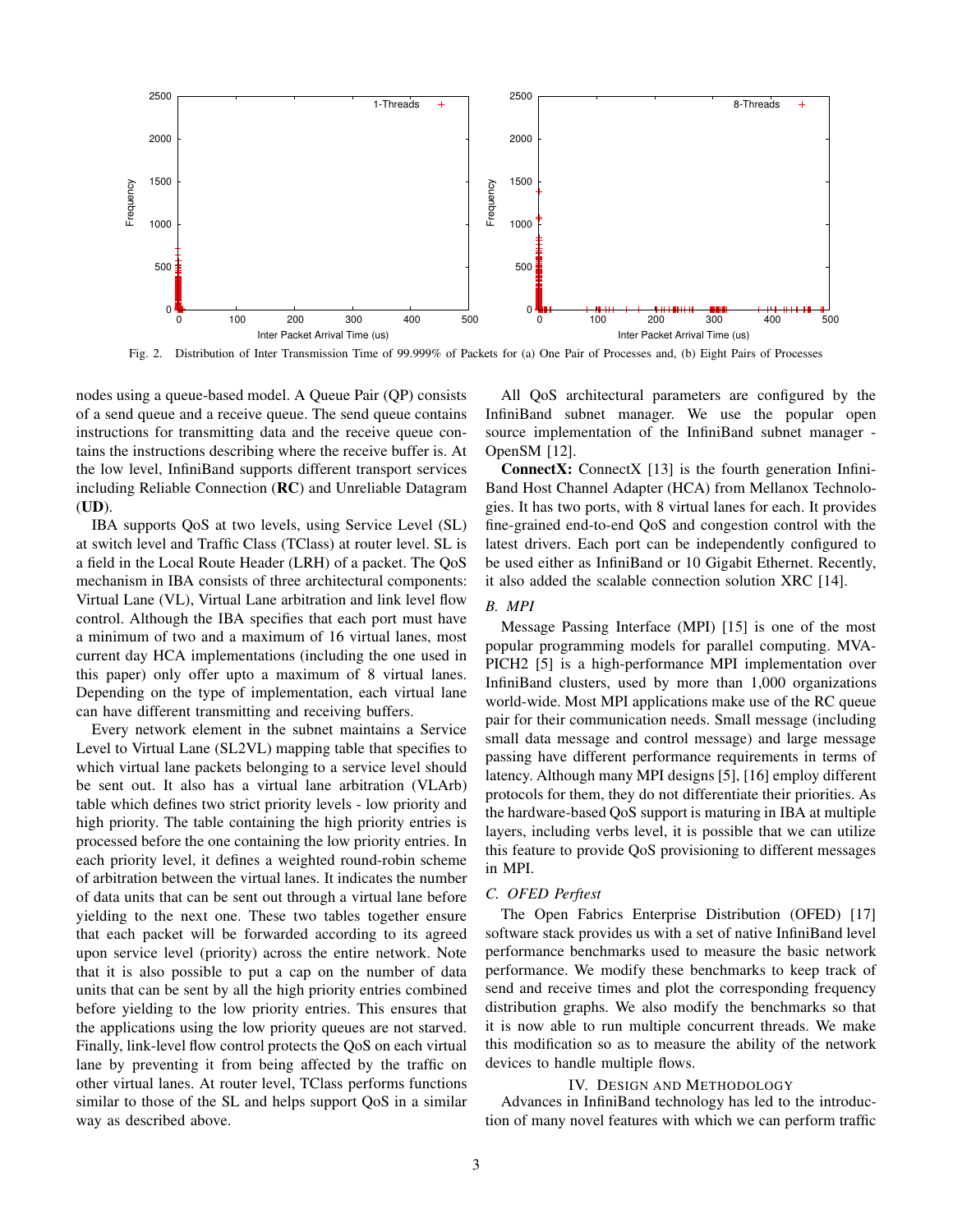shaping as well as segregation. Such capability allows us to ensure that multiple flows do not conflict with each other, allowing us to improve their performance and predictability. One such mechanism provided by the InfiniBand standard is the ability to direct desired flows into separate channels called Virtual Lanes (VL). The Subnet Manager (SM) is used to configure all the network devices with the necessary instructions to properly direct traffic. Consequently, once the packets have been assigned to different virtual lanes at the sender side, the InfiniBand fabric ensures that this mapping is maintained throughout the lifetime of the packet in the network.

As we saw in Section II, the predictability arrival of packets degrades when we increase the load on the system. The most obvious reason for this could be contention for network resources at the HCA as well as at the link levels. As long as the total traffic flowing through the physical link does not exceed the capacity of the physical medium, we should not face any problems with transmitting the packet over the physical link. But the criteria for resource contention at the HCA are different. The two resources the HCA has to offer are network buffers and CPU time. Due to the nature of the virtual lane arbitration scheme, the amount of time spent by the processing unit in the HCA at each virtual lane will be proportional to the number of virtual lanes and hence can be considered as constant for our purposes. That leaves the network buffers as the major cause for resource contention at the HCA.

As mentioned in Section III, the network buffer pool of an InfiniBand HCA can be broadly classified as those allocated to a particular virtual lane and those that are common to all the virtual lanes (common buffer pool). Depending on the hardware vendor, there are various ways that the buffers can be split up among the virtual lanes. Figure 3 shows a common implementation followed by InfiniBand HCA vendors.



Fig. 3. Buffer Organization in ConnectX IB HCA

No open source MPI implementation, regardless of the underlying communication protocol (RC or UD), leverages virtual lanes as of now. Such usage can result in Head of Line (HoL) blocking [1]. Prior theoretical research in the field of HoL blocking avoidance [2] indicates that using multiple virtual lanes with individual buffers is a good to way to achieve this. In this context we design a scheme, as depicted in Figure 4, to efficiently distribute the traffic across all available

virtual lanes, there by reducing contention. Multiple service levels are defined in the MPI library. These service levels can be used to convey any performance characteristics we want. Depending on whether we need distribution or segregation of traffic, we can use one of the following schemes.

- Traffic distribution and,
- Traffic segregation



Fig. 4. Traffic Distribution using Multiple VL's

In traffic distribution based scheme, we distribute the traffic of the entire job evenly across all the available virtual lanes. This kind of distribution would be helpful when we have uniform distribution of load across all the processes, i.e. all processes perform same amount of communication - there is no imbalance. But if there are any imbalances in communication or load distribution among the various processes taking part in the application it could be that one of the processes hogs all the resources of the system. In such a scenario, it would be desirable for us to segregate the traffic instead of distributing it evenly across all the virtual lanes. The segregation based scheme can also be used when we need to isolate applications as much as possible from being adversely impacted by other applications running on the same system. As most of the applications tend to distribute the load evenly across all the available processes, we focus mainly on the *Traffic Distribution* scheme in the remainder of the paper. Figure 5 shows the design of the *Traffic Distribution* scheme. As our requirement here is to purely perform some form of load distribution across virtual lanes, we define all the service levels to have similar performance metrics. RC queue pairs are created between processes to transmit data. Packet transmission through multiple virtual lanes takes place in a round robin manner.

One point to note here is that, by increasing the number of virtual lanes, we force the Virtual Lane Arbiter to poll more number of virtual lanes than it normally otherwise would. This could cause a decrease in the amount of time the Virtual Lane Arbiter spends on each virtual lane. Though this could have a possible performance impact, we believe that the benefits gained in terms of performance and predictability will outweigh it. The code has been implemented in such a way that all schemes described in this paper can be controlled at job launch time by the user through the use of environment variables.

## V. PERFORMANCE EVALUATION AND RESULTS

We detail the results of our experimental evaluation in this section. All tests were run on a quiet system without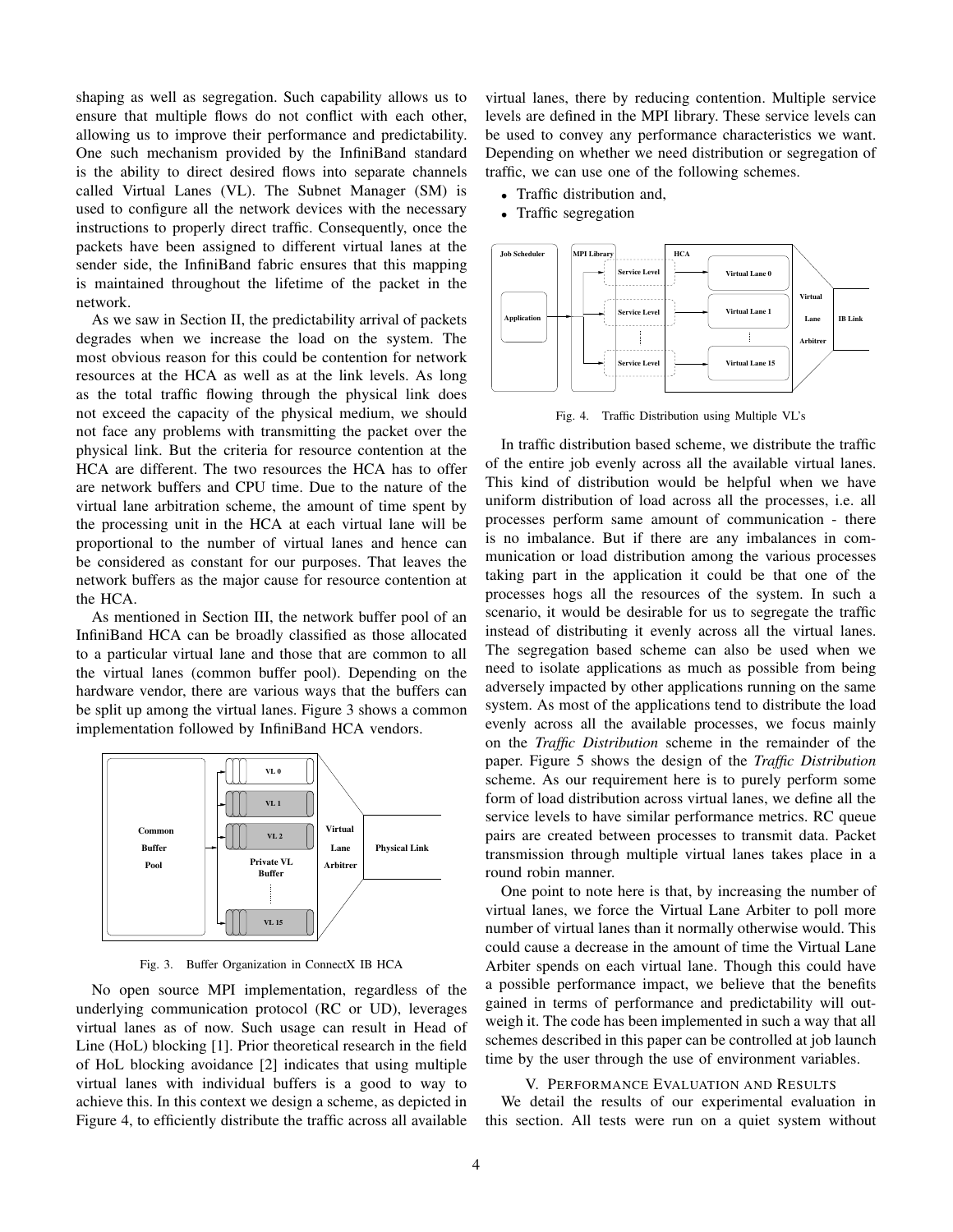

Fig. 5. Overall Design Framework for using Virtual Lanes in MPI

any background traffic. Hence, we expect the improvement in performance seen on production systems with cross traffic to be much higher.

#### *A. Experimental Setup*

Figure 6 shows the basic experimental setup. Each node of our testbed has eight Intel Xeon cores running at 2.40 Ghz with 8192 KB L2 cache. The cores are organized as two sockets with four cores per socket. Each node also has 12 GB of memory and Gen2 PCI-Express bus. They are equipped with MT26428 QDR ConnectX HCAs with PCI-Ex interfaces. We use a 36-port Mellanox QDR switch to connect all the nodes. Each node is connected to the switch using one QDR link. The HCA as well as the switches use the latest firmware. The operating system used is Red Hat Enterprise Linux Server release 5.3 (Tikanga). OFED version 1.4.2 is used on all machines, and the OpenSM version is 3.1.6. We use the modified version of OFED perftest [7] for all the verbs level tests. We use the mpiBench collective benchmark suite [18] and CPMD [3] application for higher level tests. All microbenchmark level tests were run for 50,000 packets each.



Fig. 6. Experimental Setup

## *B. Native InfiniBand Level Performance Results*

Here, we analyze the difference in performance observed while running our modified version of the OFED *perftest* mentioned in Section III-C. Eight parallel streams of native IB level latency test are performed for varying message sizes between two host nodes in our experimental testbed. In all our tests, we use eight virtual lanes for multiple virtual lane case. The frequency distribution graphs show the distribution of inter packet arrival time for 99.999% of 50,000 packets.

Figures 7 (a) and (b) show the impact of using multiple virtual lanes on the native IB latency of 2 KB and 4 KB messages respectively. Although using multiple virtual lanes seems to increase the average latency of most the packets by a small amount, it also has the effect of making the pattern more predictable in terms of inter packet arrival times as seen in Figures 8 and 9. The use of multiple virtual lanes also eliminates the number of packets which arrive with extremely high delay, which is the main cause of lack of predictability and performance at the microbenchmark and application levels. The results at the microbenchmark, collective and application levels are detailed in the coming sections.

Figures 8 (a) and (b) shows the frequency distribution of inter packet arrival time for packets of size 2 KB with single and multiple virtual lanes respectively. As we can see from Figure 8 (b), the inter packet arrival times form a very sharp Gaussian curve with very few *outliers* when we use multiple virtual lanes. Such a sharp distribution will result in less delay when running large scale applications. On the other hand, we see many *outliers* on running the same benchmark with all processes using just one virtual lane as depicted in Figure 8 (a). The performance varies on a wide range which is not desirable. Furthermore, we observe that the largest inter packet arrival time in the case of one virtual lane is almost 10 times worse than what is seen when we use multiple virtual lanes. This result hints at the possible level of process skew that can occur if the virtual lanes are used in an over subscribed manner.

Figures 9 (a) and (b) show the behavior for 4 KB message size. As we can see, the behavior for both the 4 KB and 2 KB messages are similar. We also observe that, by using multiple virtual lanes we improve the predictability of the results almost by a factor of 10.

# *C. Microbenchmark Level Performance Results*

We ran various microbenchmark level tests from the OMB [10] suite. As we were focusing mainly on the effect that multiple streams of traffic have on each other, we used the multi-pair bandwidth, multi-pair message rate and the multipair latency tests. These tests were run with eight pairs of processes across two of the nodes in our experimental setup. As expected, little variation was seen with very small message sizes as enough data was not generated to cause congestion even for one virtual lane. Very large messages on the other hand are capable of using up all the available link bandwidth so that the effects of traffic distribution are effectively nullified.

Figures 10, 11 and, 12 shows the performance of medium message sizes in multi-pair bandwidth, multi-pair message rate and multi-pair latency tests respectively. We can see that using multiple virtual lanes has a significant impact on the performance. We observe up to a 15% improvement in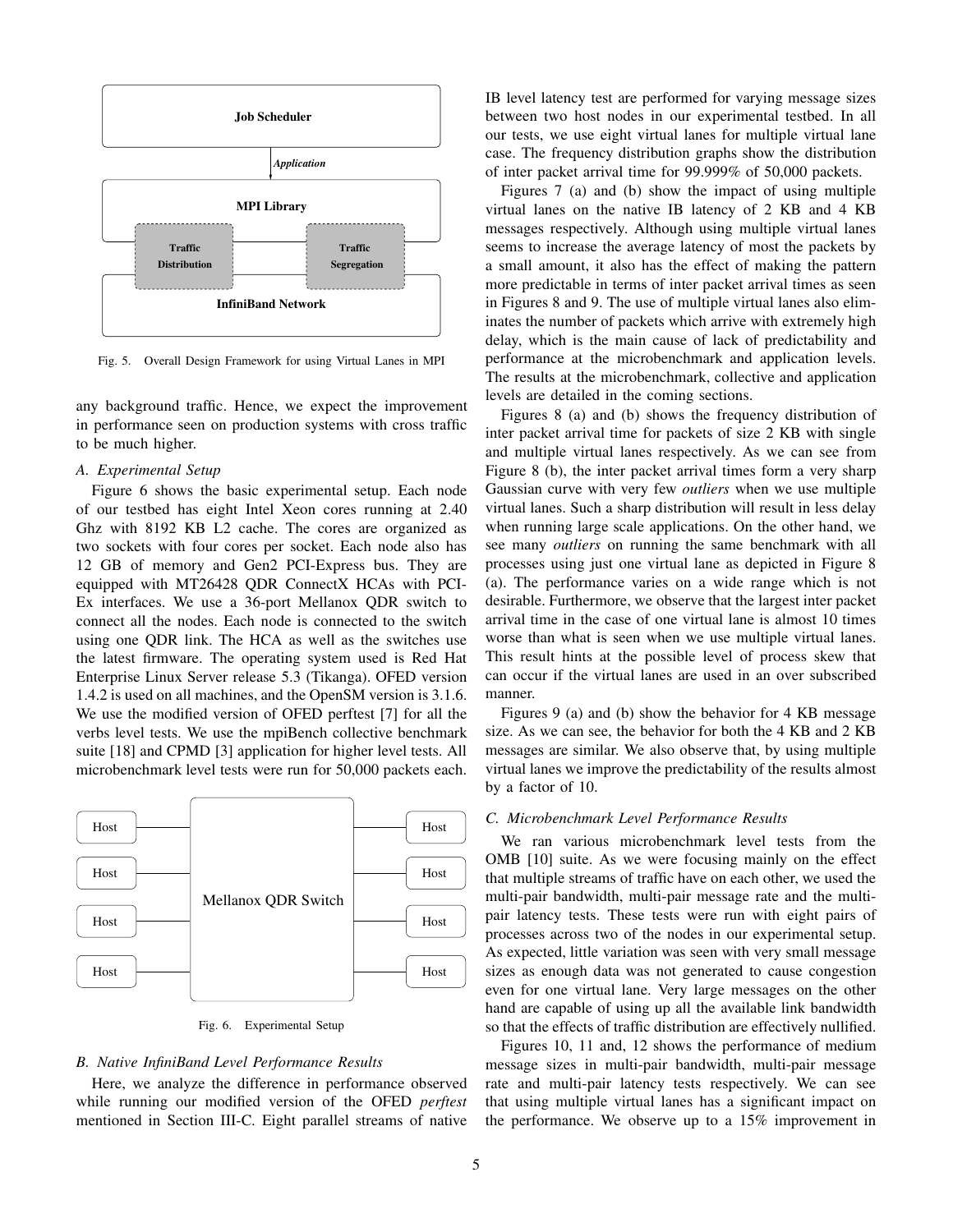

Fig. 7. Impact of using Multiple Virtual Lanes on Native IB Latency for (a) 2 KB Message Size and, (b) 4 KB Message Size



Fig. 8. Impact of Traffic Distribution on Native IB Performance for 2 KB Message Size with (a) One VL and, (b) Eight VL's



Fig. 9. Impact of Traffic Distribution on Native IB Performance for 4 KB Message Size with (a) One VL and, (b) Eight VL's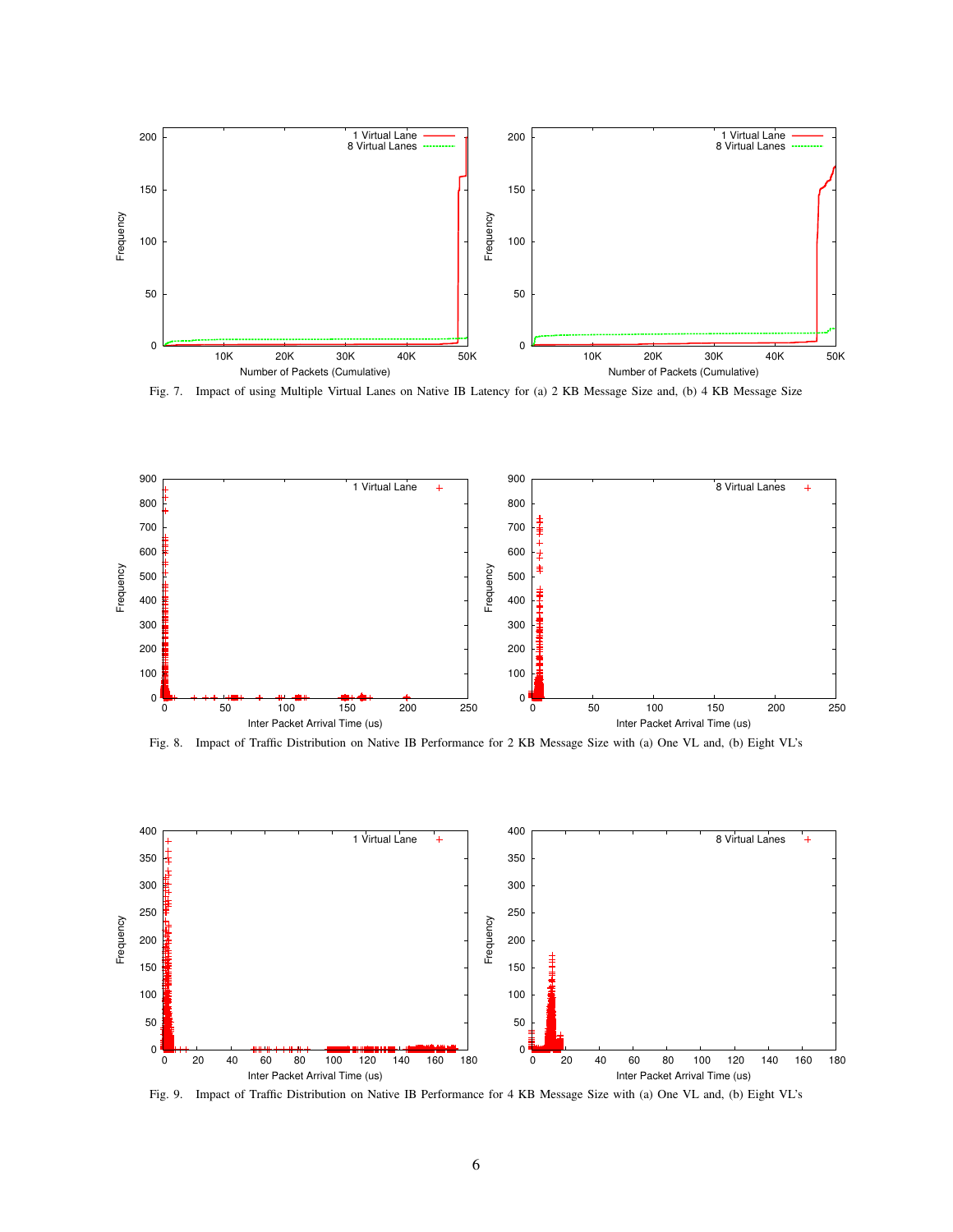performance of 2 KB message size in the multi-pair bandwidth and from 20% - 30% improvement in performance of 64 KB - 512 KB message size in the multi-pair latency tests.



Fig. 10. Impact of Traffic Distribution on Multi-Pair Bandwidth of Medium Size Messages



Fig. 11. Impact of Traffic Distribution on Multi-Pair Message Rate of Medium Size Messages



Fig. 12. Impact of Traffic Distribution on Multi-Pair Latency of Medium Size Messages

## *D. Collective Level Performance Results*

We examine the performance of various collective algorithms in this section. A stripped down version of the



Fig. 13. Impact of Traffic Distribution on Performance of 64 Process Alltoall Collective for Medium Message Sizes

*mpiBench* collective benchmark suite [18] is used for our tests. Figure 13 shows the performance of a 64 process Alltoall collective operation for medium message sizes. We see that a performance benefit of up to 20% can be obtained through the use of multiple virtual lanes as opposed to a single virtual lane. Figures 14 (a) and (b) shows distribution of execution times of the Alltoall operation for 4 KB message size. As we can see, the average execution time of the collective operation increases when we have only one virtual lane as opposed to eight virtual lanes. This is a clear indicator that we should use multiple virtual lanes in order to enhance the performance of collective operations.

Figures 15 (a) and (b) show the distribution of execution times of the Gather collective algorithm for a message size of 512 bytes with one virtual lane and multiple virtual lanes respectively. Figures 16 (a) and (b) show similar performance numbers for the Allgather collective algorithm. As we can see, irrespective of the underlying communication algorithm in use, using multiple virtual lanes improves the predictability of collective algorithms by reducing the amount of delay introduced. This enhanced predictability will show up as improvement in run times at application levels.

# *E. Impact of Traffic Segregation on Performance of Collectives*

Figure 17 shows the impact of using multiple virtual lanes for segregating traffic into different flows. We run two eight process (4x2) Alltoall collective operations between two of the nodes in our test setup. Due to limitations of our experimental setup, both sets of operations are run on the same pair of nodes. As the nodes have eight cores each, there is no over subscription of cores that occur here. The *Base* line shows the performance that would have been obtained if only one instance of the eight process Alltoall operation was executing on the nodes (only half of the total available cores are utilized on either system). *With Segregation* and *Without Segregation* shows the average performance of two eight Alltoall collective operations executing on the same nodes with and without the use of multiple virtual lanes to segregate the traffic respectively (in effect, a 16 process Alltoall). We can see that the use of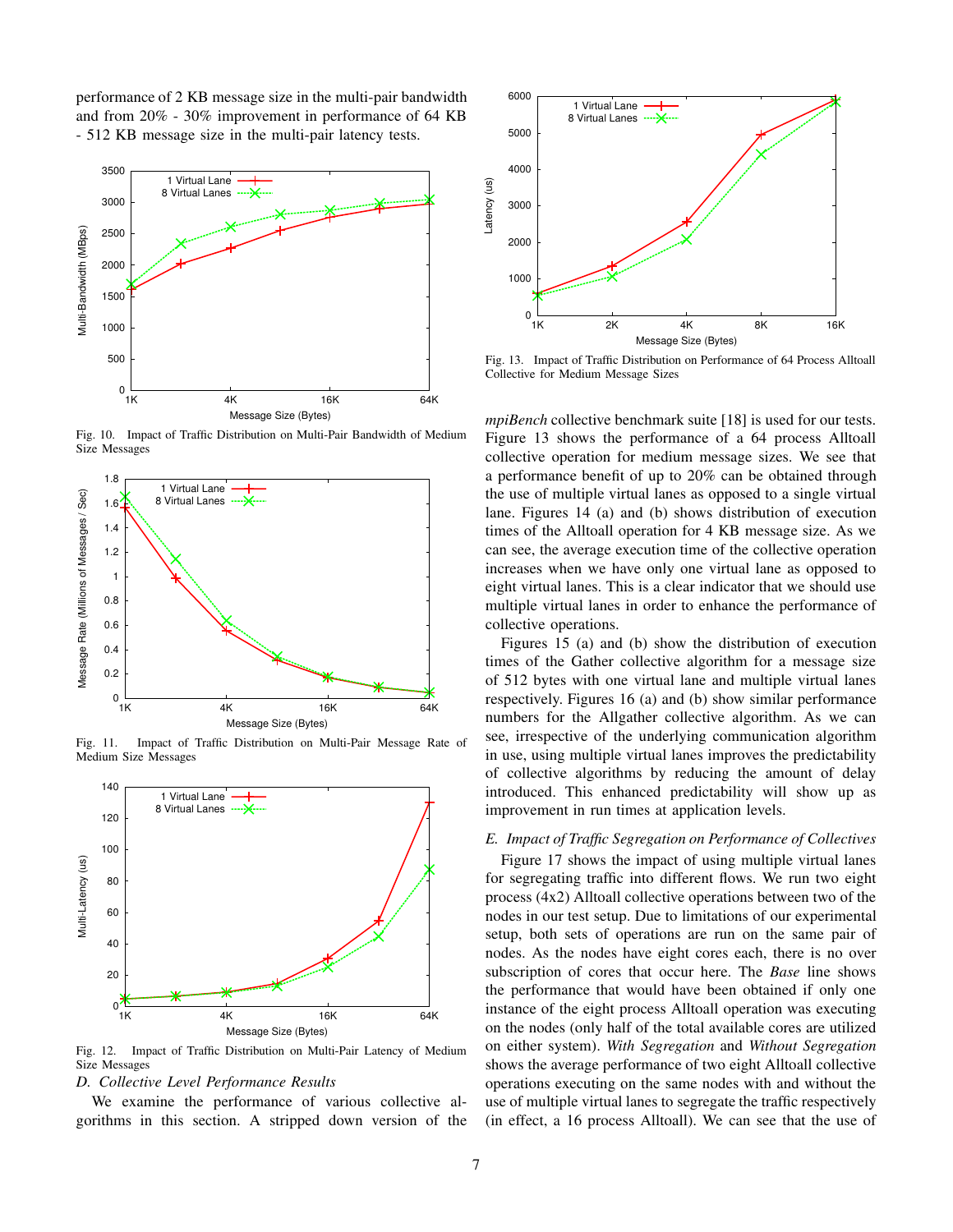

Fig. 14. Impact of Traffic Distribution on Performance of 64 Process Alltoall for 4KB Message Size with (a) One VL and, (b) Eight VL's



Fig. 15. Impact of Traffic Distribution on Performance of 64 Process Gather for 512 Byte Message Size with (a) One VL and, (b) Eight VL's



Fig. 16. Impact of Traffic Distribution on Performance of 64 Process Allgather for 512 Byte Message Size with (a) One VL and, (b) Eight VL's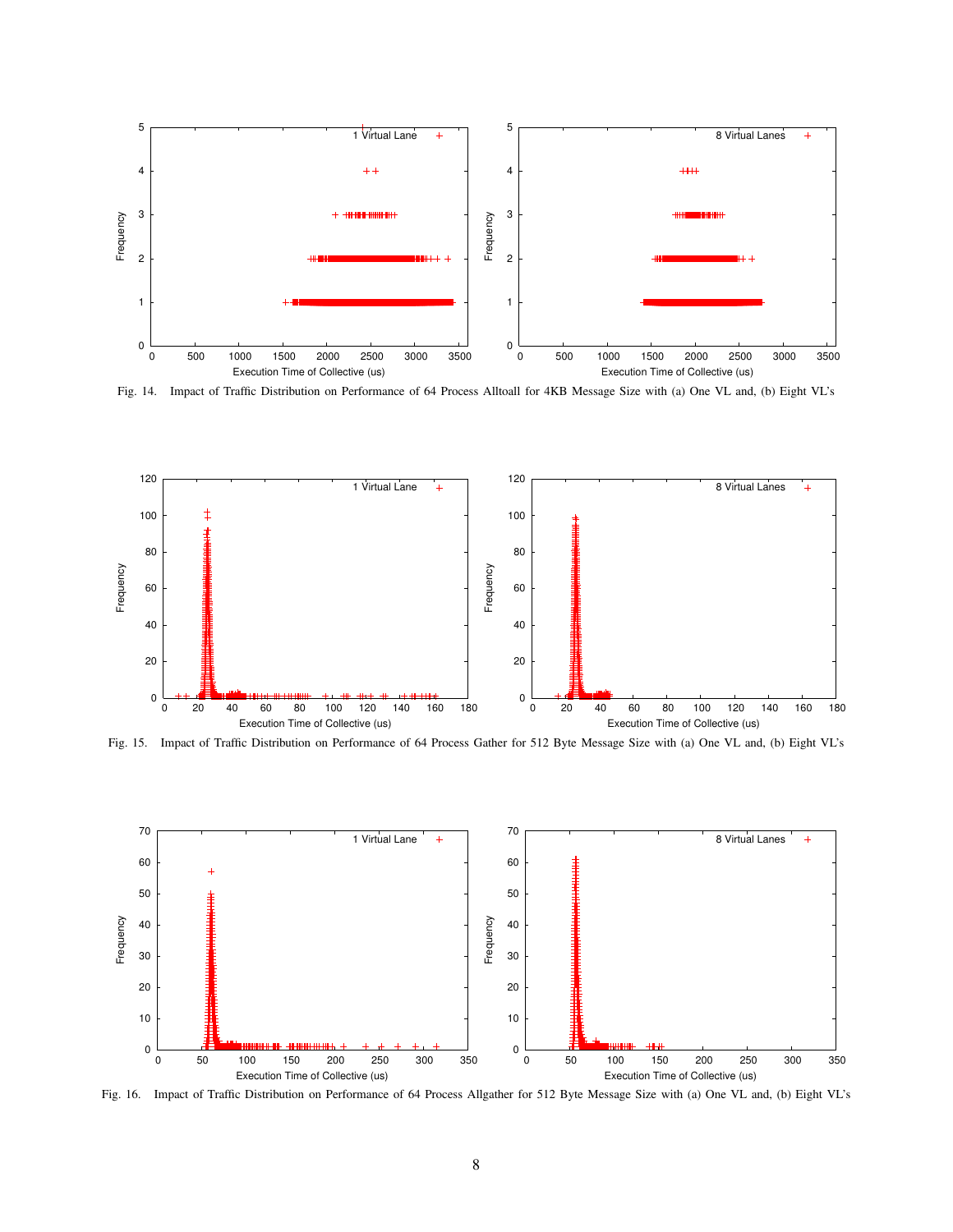multiple virtual lanes helps us improve the performance of the Alltoall operation for medium message sizes by up to 12%.



Fig. 17. Impact of Traffic Segregation on Performance of Alltoall Collective for Medium Message Sizes

# *F. Application Level Performance Results*

We show the performance results obtained by running a 64 process CPMD job on a sample work-set in this section. As in previous sections, we repeat the experiments with one and multiple virtual lanes. Figure 18 shows the performance comparison of average of multiple runs with one and multiple virtual lanes in terms of normalized time. We normalize the time against the time taken to execute the application with one virtual lane. Apart from the total execution time, we also profile the main communication time by *Alltoall* collective. For 64 process runs of the CPMD application, the time taken by Alltoall accounts for about 20% of the total execution time. We observe from our experiments that we get an overall gain in performance about 6% and a 11% gain in the performance of the time taken for *Alltoall* collective (which forms a significant part of communication of any CPMD application).



Fig. 18. Impact of Traffic Distribution on Performance of 64 Process CPMD Application

## VI. RELATED WORK

Some researchers have investigated how to use the IB QoS support to improve performance. In [19], authors defined the QoS problem and provided a generalized approach using IBA mechanisms. The papers [20], [21] studied how to configure InfiniBand VL arbitration table to optimize required performance, and how to manage the time sensitive traffic through IBA QoS support, respectively. In [22], the same group also proposed an effective strategy for configuring the IBA networks to provide QoS for each kind of traffic, and improved the arbitration algorithm in [22] to maximize the number of requests to be allocated in the arbitration table that the output ports have. They further made a lot of efforts [23], [24], [25] on improving the cluster QoS based on IBA supported mechanism and trying to establish a unified system architecture. Although all of these research stems from InfiniBand QoS specification, they mainly focus on the theoretical exploitation based on simulation. On the contrary, in [26] authors made investigation on real IB cluster and experimented its QoS provisioning capability by assigning different service levels to different traffic. The paper also presents the possible sources of bottleneck that constrains the application to achieve desired QoS performance. Other works in the area of congestion and flow control include [27], [28], [29]. Multiple ways exist that allow us to decouple the process from the skews introduced by the communication operations. The use of non-blocking collectives [30], [31], [32], [33], [34] is one of the proposed approaches. This is also slated to go into the MPI-3 standard [35]. Offloading communication operations to the HCA is another emerging trend intended to decouple this [36] [37]. Both these approaches are complimentary to our work as our scheme can be used to enhance the performance of either one of these approaches. More details about other aspects of our work are included in the OSU technical report [38].

#### VII. CONCLUSIONS AND FUTURE WORK

In this paper we explore the use of virtual lanes provided by the InfiniBand standard to improve the predictability and performance of high performance computing applications. We explore how the use of multiple virtual lanes helps to reduce the number of *outliers* in InfiniBand communication. The experiments run at the verbs level clearly shows the impact multiple concurrent streams can have in the arrival patterns of InfiniBand packets. We integrate our scheme into the MVAPICH2 MPI library and perform various experiments with collective benchmarks as well as end applications. The results of our experimental evaluation show that the use of multiple virtual lanes can improve the predictability of message arrival by up to 10 times in presence of network congestion. Our microbenchmark level evaluation with multiple communication streams show that the use of multiple virtual lanes can improve the bandwidth / latency / message rate of medium sized messages by up to 13%. Through the use of multiple virtual lanes, we are also able to improve the performance of the Alltoall collective operation for medium message sizes by up to 20%. Performance improvement of up to 12% is also observed through segregation of traffic into